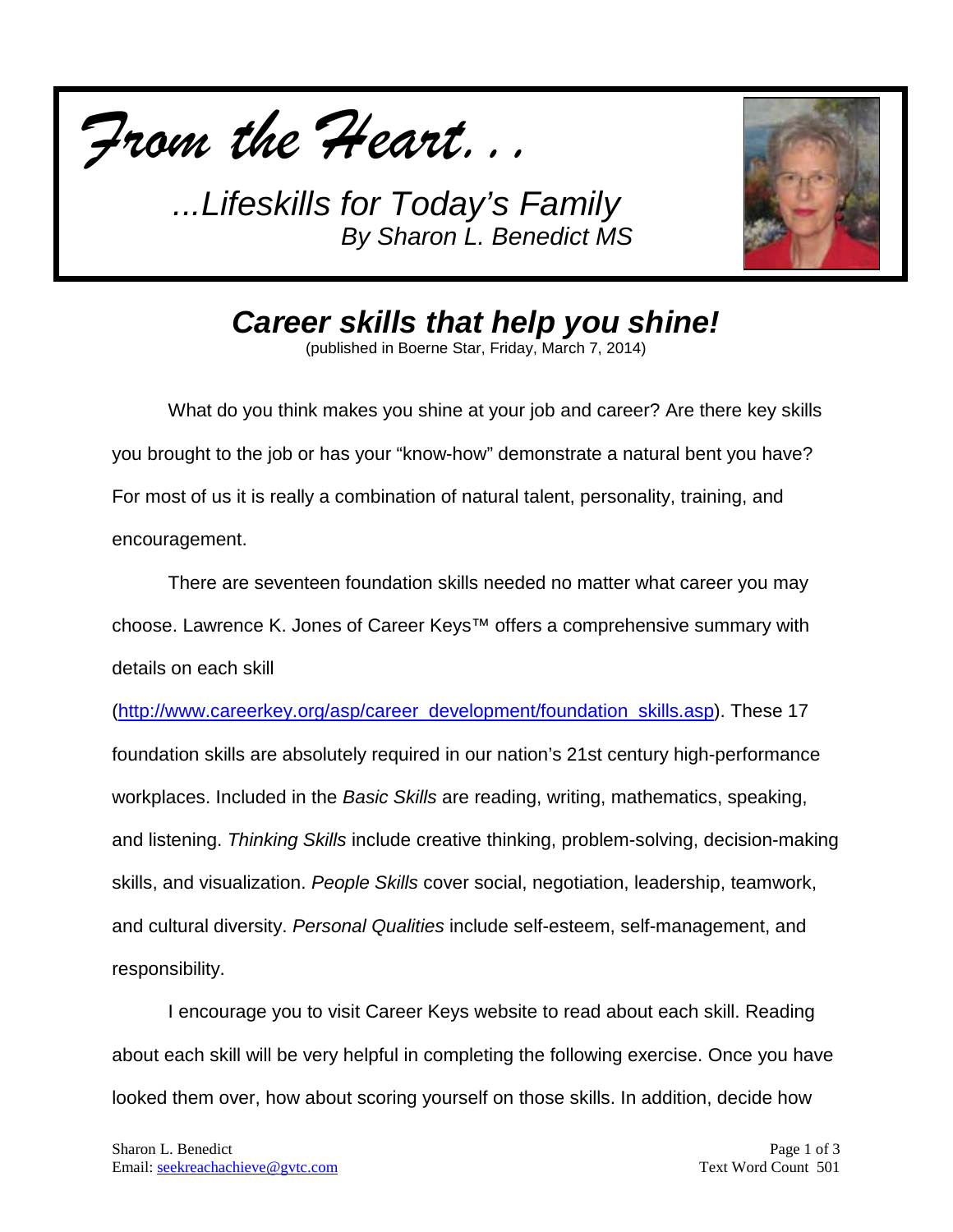you will commit yourself to improving your score on any of the skills and set a date for taking action. The following chart will help you do just that. Even if you have given yourself a score of 5 (highest) for all skills, consider ways you can become even more adept in each area.

| <b>Skill Category</b>     | <b>Skill Subcategory</b>  | <b>Score</b> | I commit to improving my         |
|---------------------------|---------------------------|--------------|----------------------------------|
|                           |                           | (1 lowest, 5 | score by:                        |
|                           |                           | highest)     | (include date for taking action) |
| <b>Basic Skills:</b>      | Reading                   |              |                                  |
|                           | Writing                   |              |                                  |
|                           | <b>Mathematics</b>        |              |                                  |
|                           | Speaking                  |              |                                  |
|                           | Listening                 |              |                                  |
| <b>Thinking Skills</b>    | Creative thinking         |              |                                  |
|                           | Problem-solving skills    |              |                                  |
|                           | Decision-making skills    |              |                                  |
|                           | Visualization             |              |                                  |
| <b>People Skills</b>      | Social                    |              |                                  |
|                           | Negotiation               |              |                                  |
|                           | Leadership                |              |                                  |
|                           | <b>Teamwork</b>           |              |                                  |
|                           | <b>Cultural diversity</b> |              |                                  |
| <b>Personal Qualities</b> | Self-esteem               |              |                                  |
|                           | Self-management           |              |                                  |
|                           | Responsibility            |              |                                  |

What skill areas shined for you and which ones need improvement? Talk with a trusted friend or family member about the results. Invite your friend to participate in scoring themselves as well. Then have a fun, respectful conversation about your outcomes. You may discover creative ways to help each other shine even more than you already do in your career or job. Feel free to bring this exercise to your boss if you think they may be receptive to the staff also going through the exercise. And by all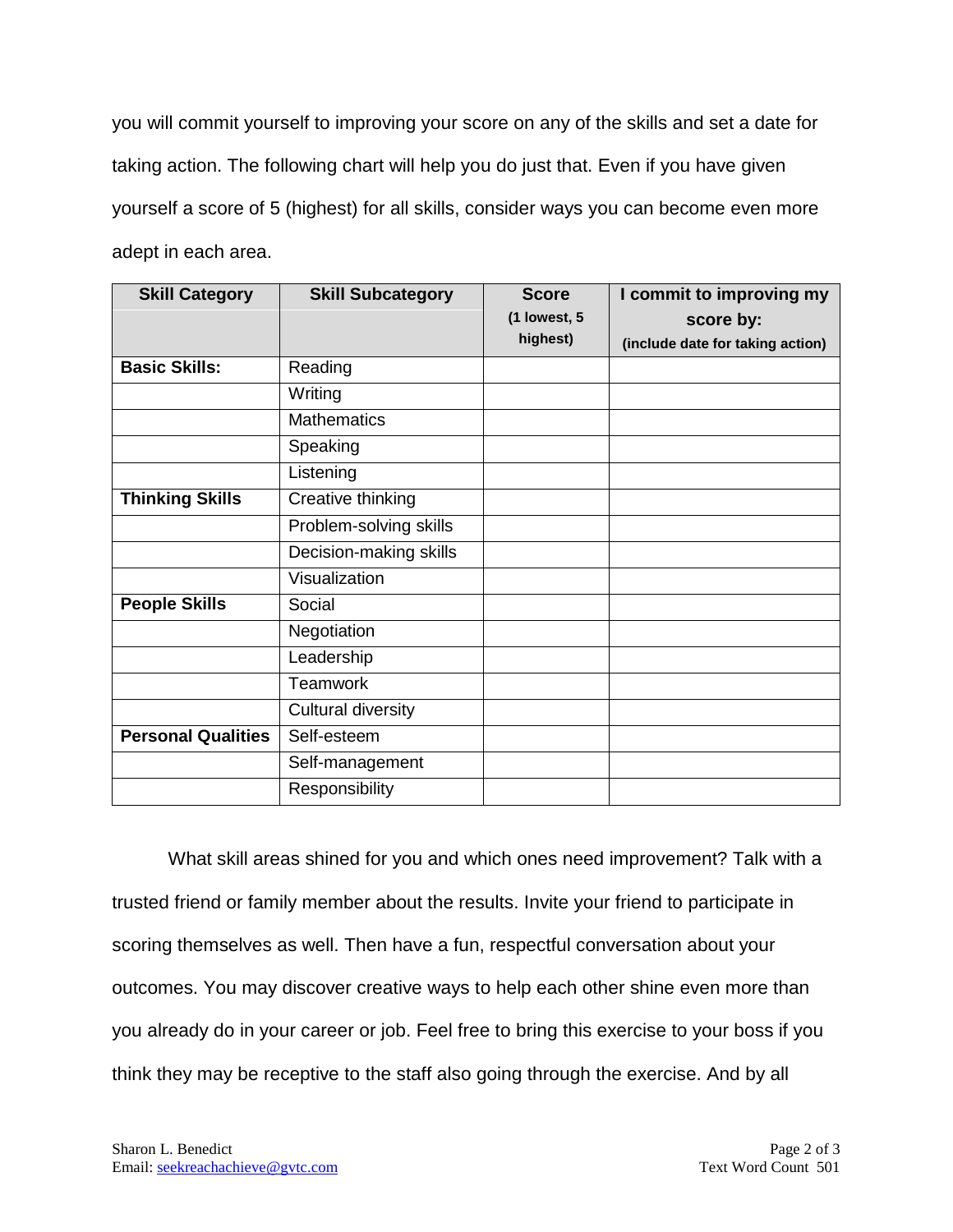means, either have a group discussion (respectful, of course) or have each employee consider talking with the boss about ways to improve your skills in certain areas. And make sure you offer compliments to each other on skills that shine. No one wants to hear only areas where we need to improve ourselves. Balance it with acknowledging their important contributions to the job and career workplace.

At Career Keys, there are also a variety of powerful tools for professionals helping youth and adults—for choosing a career, a college major, career key tests, and more [\(http://www.careerkey.org/\)](http://www.careerkey.org/). Next article will focus on college/training prep for that dream career you want.

--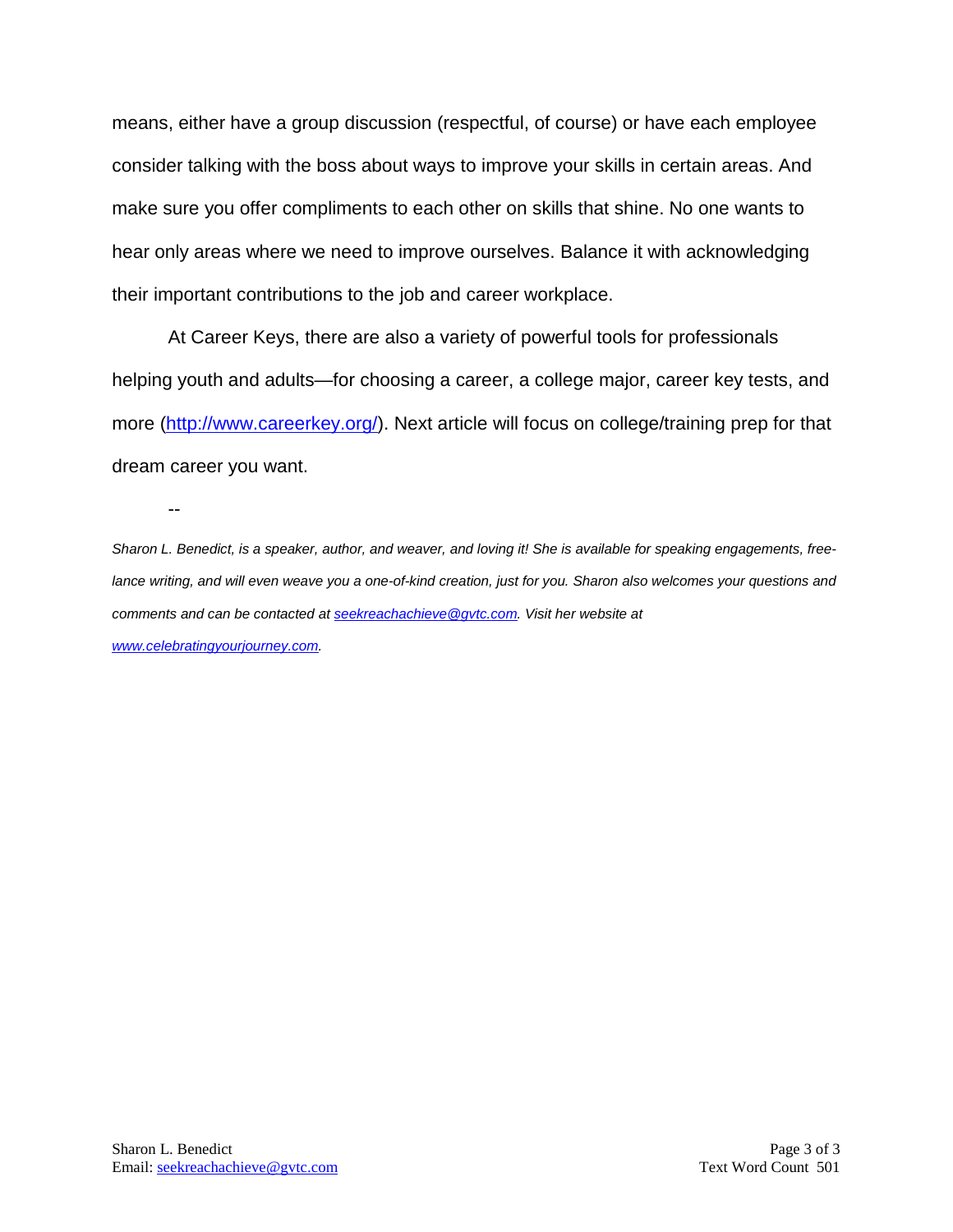



# *College to Career, not always a straight line Part 1*

(published in Boerne Star, Friday, March 14, 2014)

If there were only two driving components (which there are not) for choosing a career and college to prepare you, these pieces of advice would be those two.

*"Do not hire a man who does your work for money, but him who does it for love of it."* Henry David Thoreau (1817-1862)

*Nothing in this world can take the place of persistence. Talent will not; nothing is more common than unsuccessful people with talent. Genius will not; unrewarded genius is almost a proverb. Education will not; the world is full of educated derelicts. Persistence and determination alone are omnipotent. The slogan 'press on' has solved and always will solve the problems of the human race."* Calvin Coolidge (1872-1933)

Think of any natural and acquired skill or talent. Unless you love what you are doing and instill in your heart and soul the gift of persistence with purpose, your college and career skills demonstrated will only leave you unsatisfied and unfulfilled in life. This is true for us all. Persistence without passion only wears you out. Passion without persistence and purpose only leaves you unrewarded, and more often left behind.

So, where do you start to find your college and career fit? Begin with a heart-toheart with yourself and even a family member. Have you had a dream lingering in the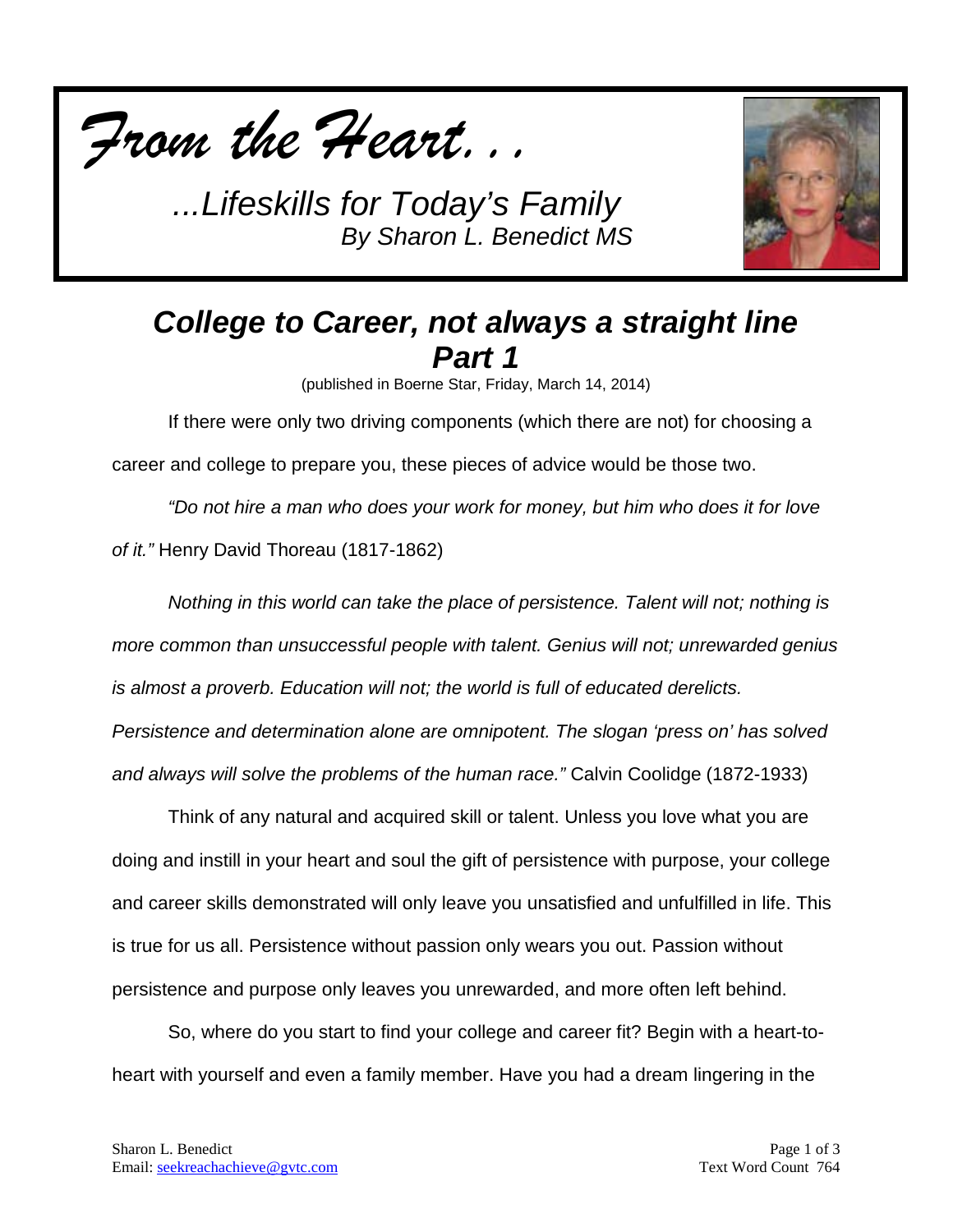closet for awhile or an interest that has followed you? Keep in mind that a dream or interest floating around may or may not necessarily be "THE" college or career for you. Yet, it may be the time to decide one way or the other. Dreams and interests will always be around, and many make wonderful hobbies rather than a career. They also may be a temporary jumping off point for that career coming your way.

One of the more sure ways to find out is knowing your personality style. You will serve yourself well now and in the future in nurturing relationships and your career prospects by taking the time to learn how you are put together. Did you know your personality style is not only developed by your environment and life experience, but is actually driven to some extent by your genes?

Aleksandr Kogan, Ph.D. (Psychology Today, Nov 30, 2011) offers his perspective with this question, *Is Your Personality in Your Genes? Can genes tell us who you are?* "To a certain extent, it is true that genes lay the foundation for who we are. After all, human beings are biological creatures (we are not rocks) and genes are the building blocks of our biological hardware. Our minds are fundamentally predicated on the existence of this biological hardware, so our genes are foundations for who we are . . . Ultimately, many genes are going to be involved in creating the biological hardware that supports any particular personality trait or behavioral pattern. . . Even more critically, there are many, many non-genetic factors that are going to influence who we are. Our early childhood experiences, our current relationships, what happened 10 minutes ago, who we are interacting with-all of these variables play a crucial role in molding how we act and who we are. Any particular gene is only a single thread pulling you in a particular direction; there are many other threads that are also pulling you in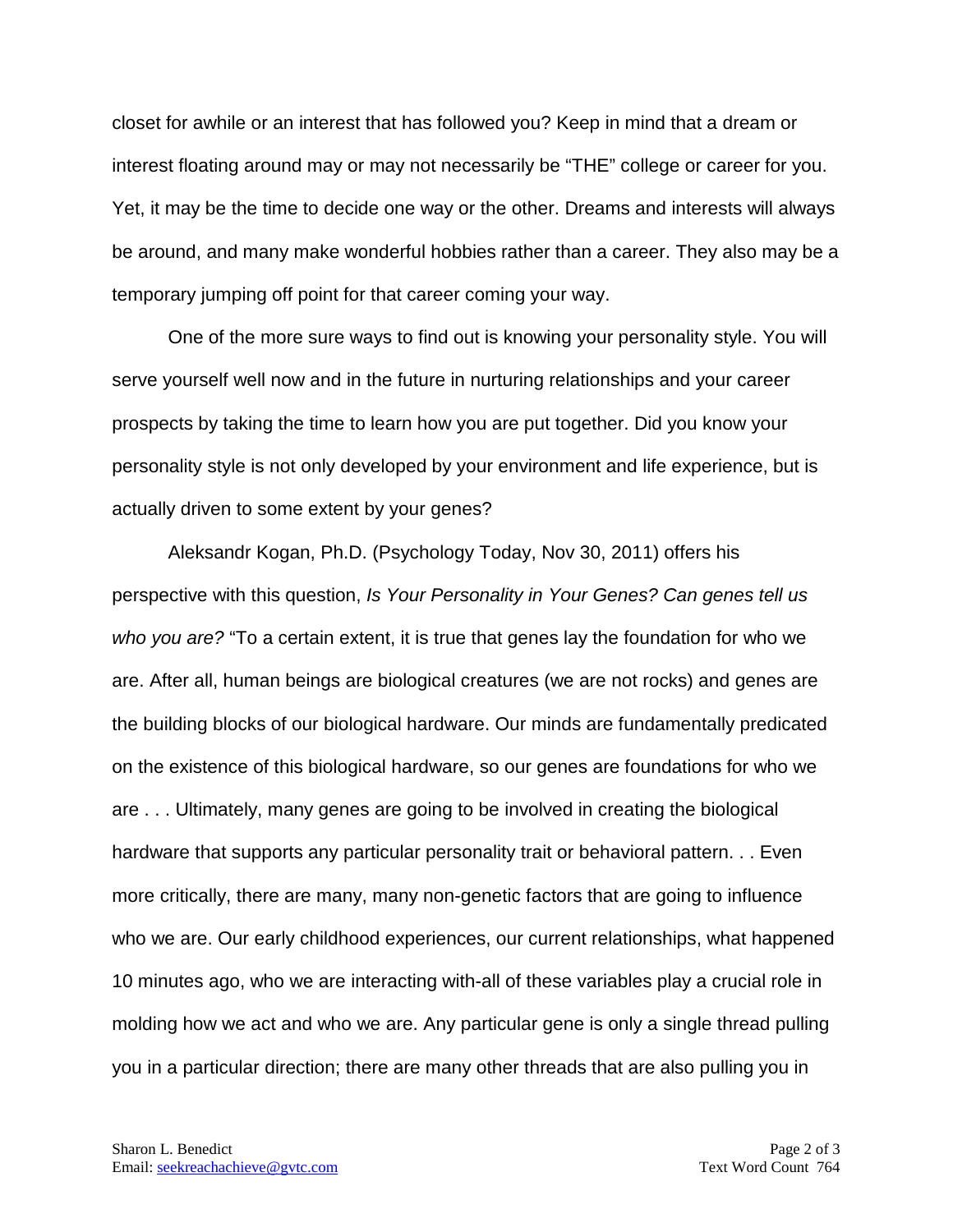one direction or another. How these many threads weave together is complex and poorly understood, but it is this precise weaving that ultimately results in who a person is."

So, here we are back to the "nature, nurture" paradigm that makes you who you are. Whether 16 years old just beginning to check out your college/career options or 60 years old still on the career road least traveled or one traveled by many of us, the questions to answer are the same. Do you love what you are doing? Are you ready to "press on" in your choice of college and career no matter how long it takes?

Each day brings new opportunities and challenges, testing your passion, purpose, and motivation to "press on." With this in mind, the next article will get into a few personality style tools available to help decipher where you just might want to travel on your college/career journey. May your journey, if not a straight line, be one that instills the needed passion, purpose, and persistence to get where you are destined to arrive.

--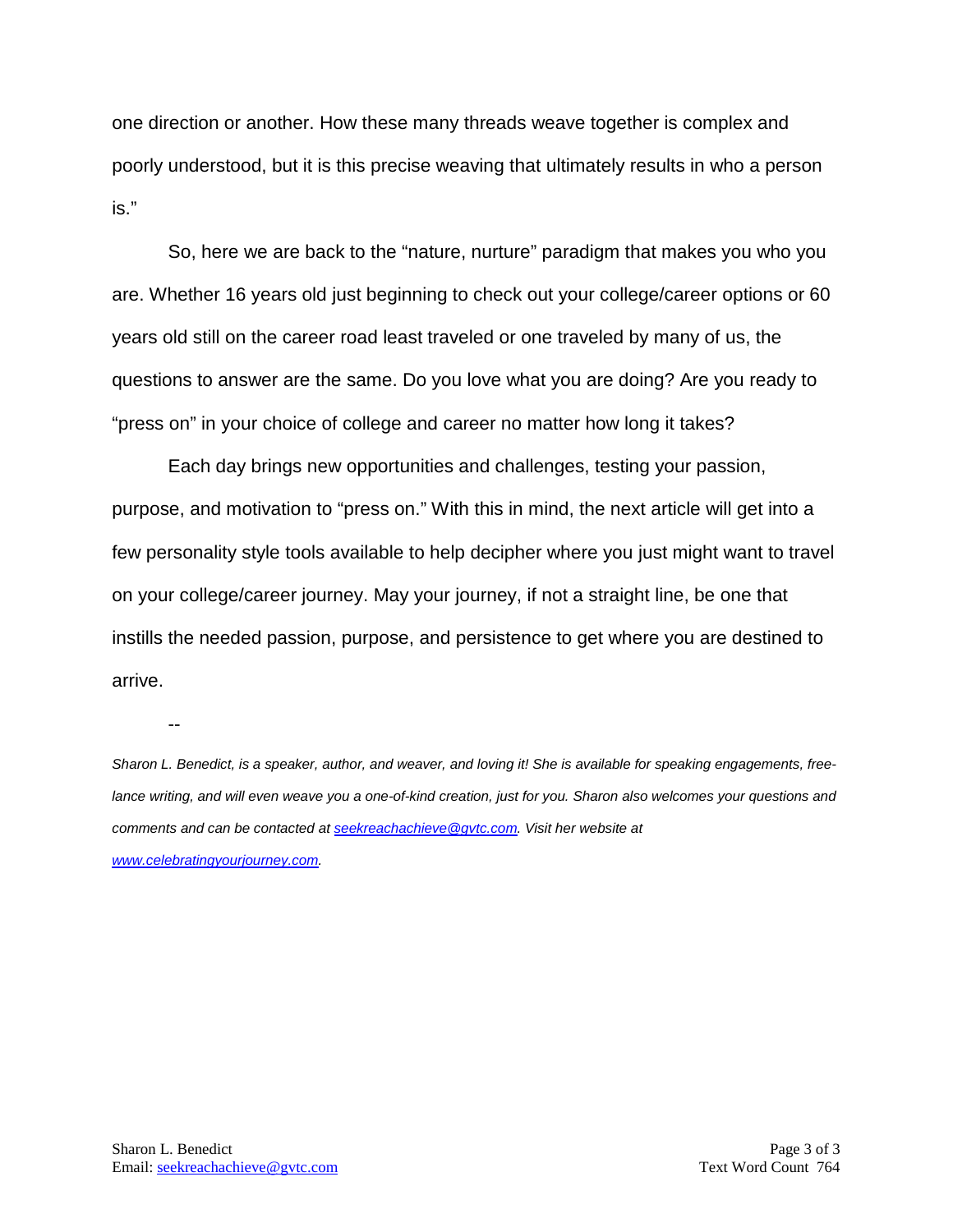



# *College to Career . . . not always a straight line, part 2*

(published in Boerne Star, Friday, March 21, 2014)

When going from college to career, each day brings new opportunities and challenges, testing your passion, purpose, and motivation to "press on." With this in mind, one of the key drivers of our career choices is our personality behavioral style. There are many personality style tools available to help decipher where you just might want to travel on your college/career journey.

There are many personality behavioral style tools available today. Choosing one that works for you in your situation, whether personal or professional, can get confusing. There are short tests and very long ones as well. Some can take about 10 minutes, others an hour or more. And taking a personality assessment also depends on the situation. Are you focused on personal/home life or work. Getting your mindset anchored in the situation when completing the assessment Is an important factor is the results you will see.

Yet, it is my belief as a DISC personality system facilitator for many years (http://celebratingyourjourney.com/disc.htm), your primary personality style will usually always show itself, along with a secondary and possibly a tertiary blend of personality. That means although you may have certain behavioral styles similar to others, you are still very much unique as to how they are combined and demonstrated in your life and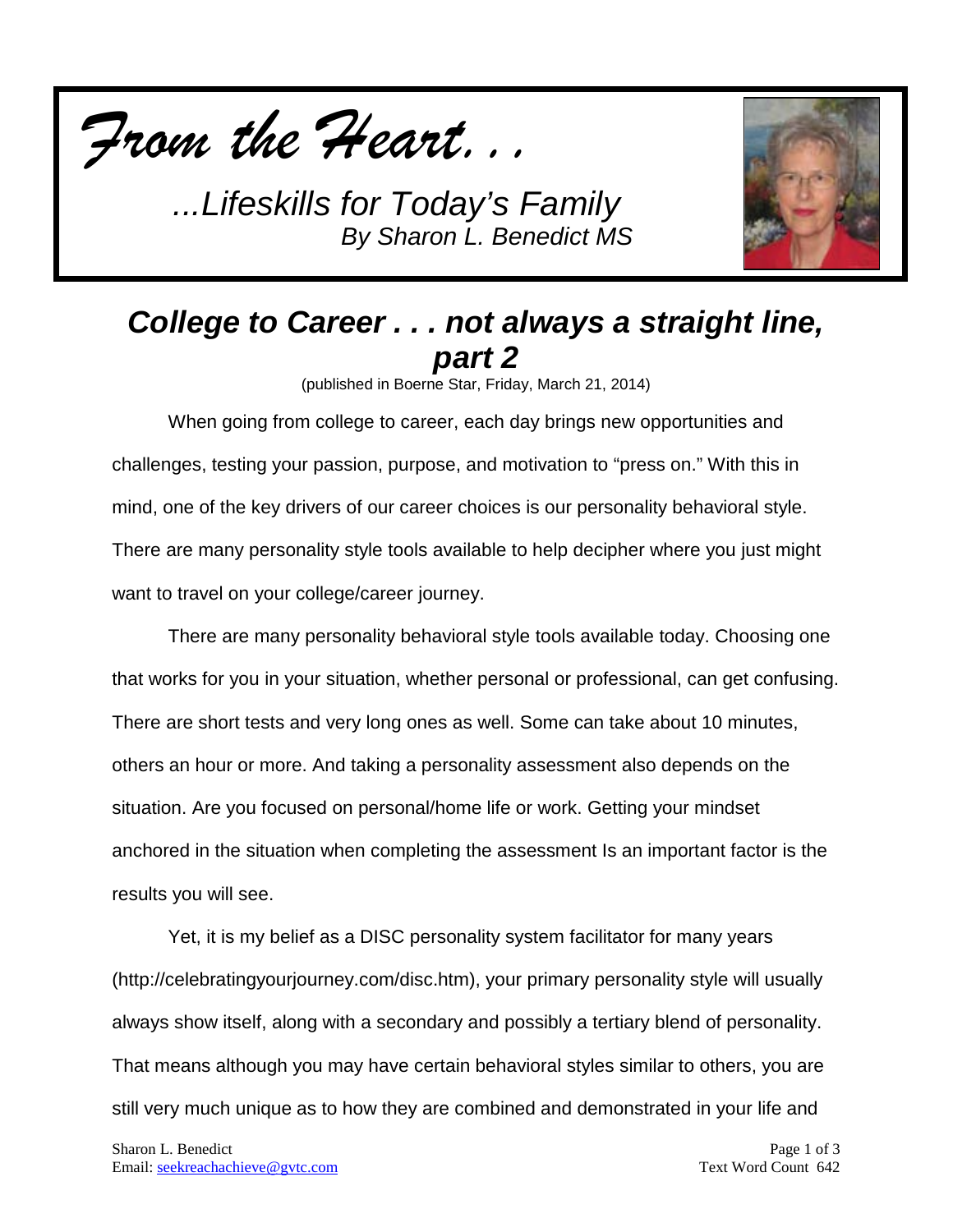circumstances. Also, it is so very important to avoid the temptation to label yourself or others with a particular personality style in any negative context.

Every personality style has its strengths and areas in need of improvement, primarily in the way we all communicate with each other. And any results that seem to be a little fuzzy or flat-line often reflects you are going through some significant environmental changes and are attempting to adapt to those changing circumstances, whatever they may be.

We all let our emotions and self-defensive tendencies often get in the way of respectful and open communications. So, although knowing your personality style is very important when determining your college/career choices, people are not the sum of their personality types. And hard labeling can, in fact, hinder rather than help. So, consider any tool you decide to use as just that, simply a tool to learn a little more about yourself and the impact personality blends have on the choices you make. As often stated, personality types are meant to describe us, never define us.

Below are links to a few personality style systems, from DISC's 4 to Myers-Briggs 16 further classifications. Feel free to check out the many other versions built on these two. Then you have just 3—the Introverts, Extroverts & Ambiverts. There are also a myriad of so-called "Love Languages," "Birth Order," and "Learning Styles." Which ones have you already given a try?

<http://kindredgrace.com/personality/>

[http://www.personalitypathways.com/type\\_inventory.html](http://www.personalitypathways.com/type_inventory.html) <https://www.discinsights.com/disc-test#.UyCTDIWviHE>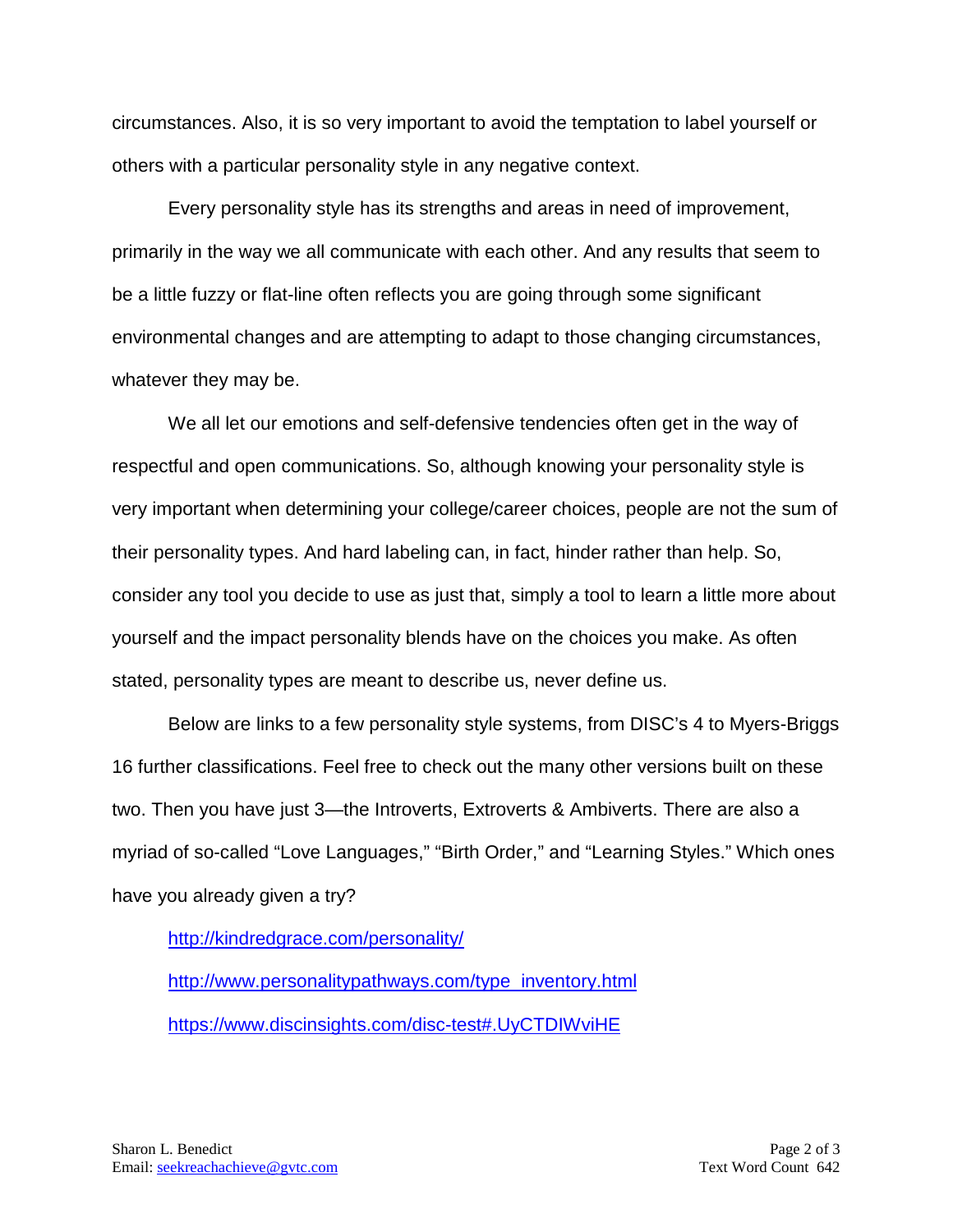[http://www.careerkey.org/pdf/Personality-College-Major-Match-Professionals-](http://www.careerkey.org/pdf/Personality-College-Major-Match-Professionals-Guide.pdf)[Guide.pdf.](http://www.careerkey.org/pdf/Personality-College-Major-Match-Professionals-Guide.pdf)

The Career Key source claims that their Holland Personality types "are strong predictors of the majors students choose, and the impact of this choice lasts far beyond student learning and success in college—job stability, salaries earned, job satisfaction, and career opportunities." They also claim students are more likely to earn higher grades, persist in their choice of major, graduate on time, and be more satisfied and successful in their career. Career Key also cautions that a significant number of students choose a major not "congruent" with their personality. Student end up studying topics that do not match their interests, skills, or values.

Whichever personality system you choose to try, may your discovery about yourself, college, and career choices, if not a straight line, be one that again instills the needed passion, purpose, and persistence to get where you are destined to arrive. Next article will offer resources for more specific colleges and career paths.

--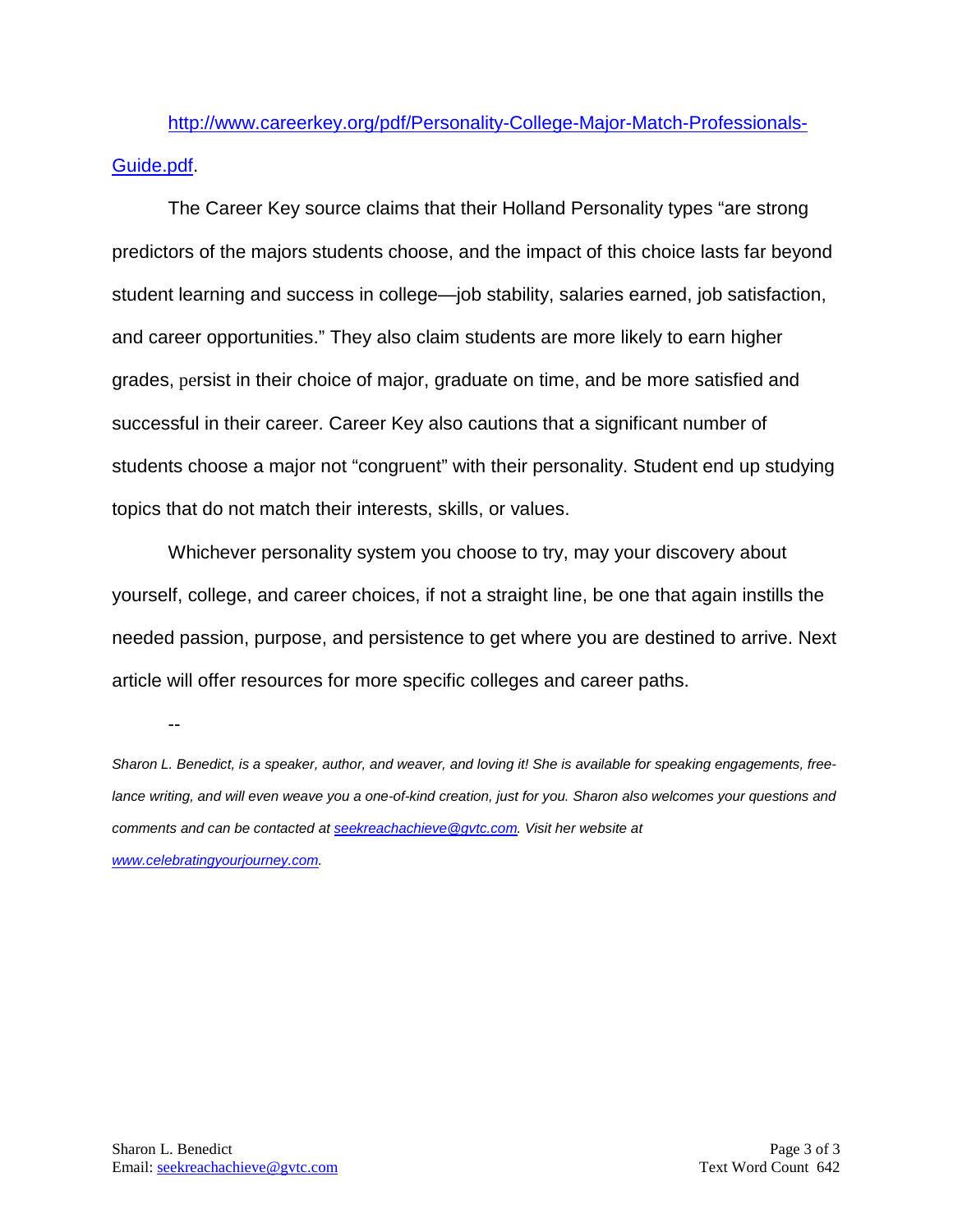



# *College to Career . . . not always a straight line, part 3*

(published in Boerne Star, Friday, March 28, 2014)

When trying to choose the right college to meet your personal or professional goals, the territory out there can be daunting. In today's competitive job market, there are a number of factors to consider before making a final decision.

Some of the basic things to assess is whether you want in the 21<sup>st</sup> century to do online or classroom courses, or a combination of the two. That choice will naturally depend on the major or area of study you choose. Your area of study will also determine to a great extent the length of time you will be in school (two years, four years, post-graduate years), the type of college (public, private, community) you are interested in; and, of course, the location of the college.

For some students, being close to home is preferred. Others tend to be the adventurous type and live in a whole new community. The cost between going to a local community college and a university across the nation or globe creates a wide spread of expenses. Your parents may have been saving up for years so you can go to that ivyleague school far from home. For most students, seeking scholarships, grants, and college loans are the more common routes paying for college.

Among many other online resources, College Week Live (collegeweeklive.com) offers some help, starting with a list of questions to answer before starting your search.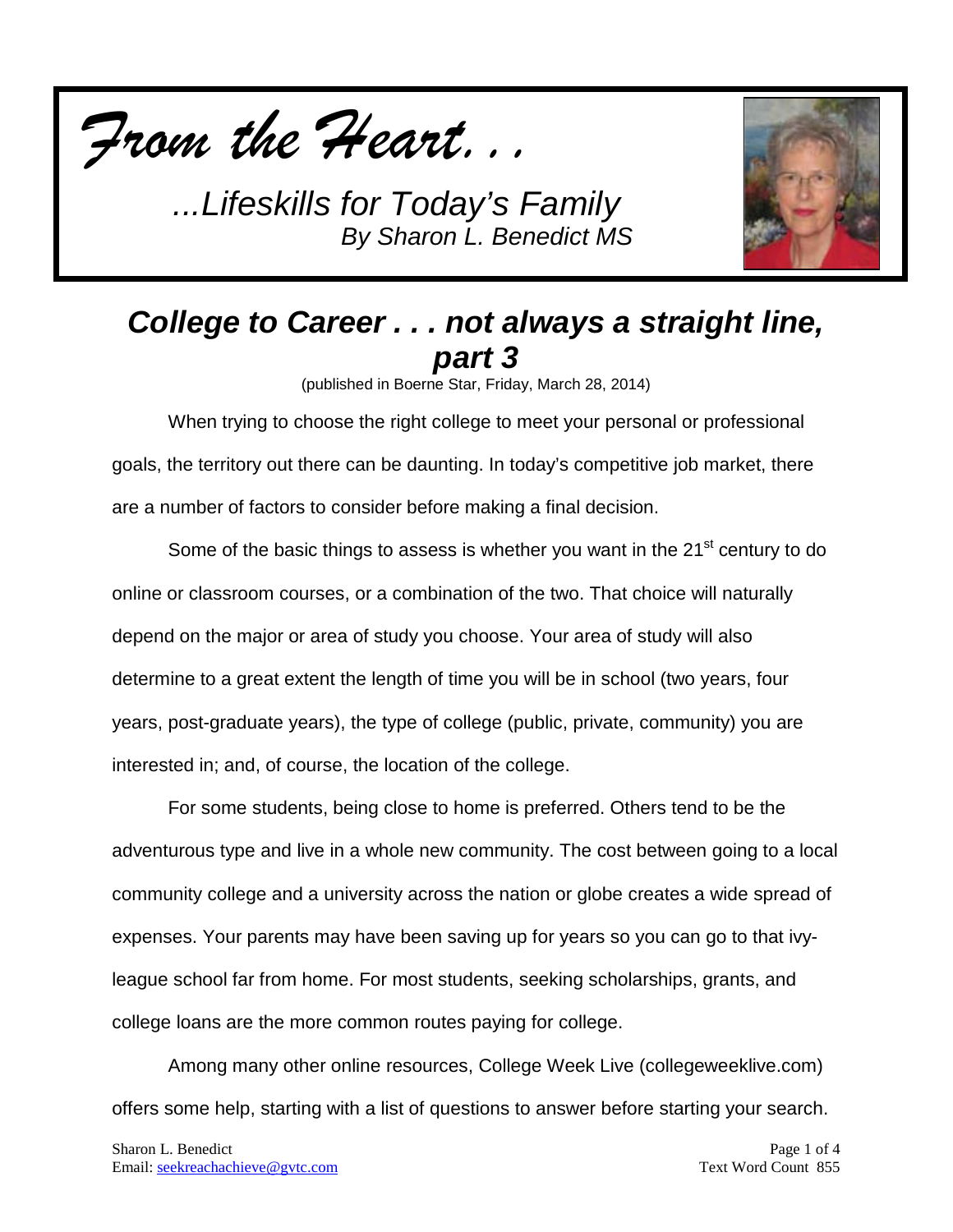### **Academic questions**

- What do you hope to achieve in college?
- What do you hope to do for work after you graduate?
- How important is it to have dialogue and personal attention from your professors?
- Do you prefer a highly structured academic environment or prefer a curriculum that allows for more independent projects?
- What degree of academic challenge is best for you? (In other words, do you prefer to be surrounding by highly competent students, even if they receive better grades than you or is being near the top of your class important to you?)
- Do you know what you want to major in? Do you think your major may change?
- If you're not sure of your major, what topics are you most passionate about learning about?
- What special programs interest you?

### **Lifestyle questions**

- What geographic location do you prefer?
- Do you prefer a rural, small town, suburban, or urban setting?
- Do you prefer a coeducational or a single sex institution?
- What type of student activities are you interested in?
- What athletic programs interest you?
- What type of social environment do you prefer?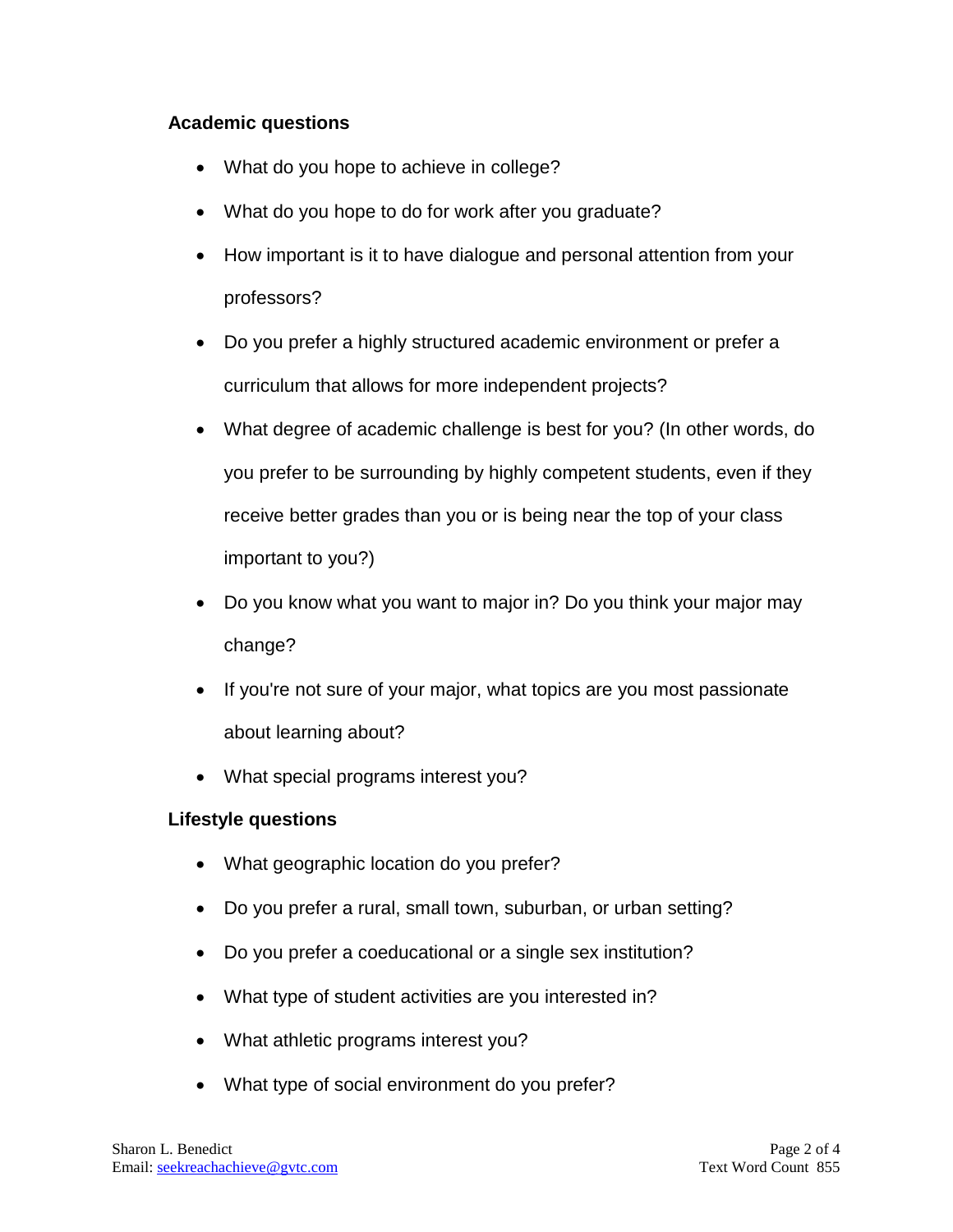- What type of housing do you require?
- Are there certain medical and other support services you'll need?

#### **Financial questions**

- How much can you comfortably afford to spend? (This shouldn't limit your choices too much at this point, as some higher-cost institutions have more generous financial packages.)
- Will you need financial aid?
- Are work-study programs of interest to you?
- Do you plan to work during school?

College Week Live recommends you talk with those who know you well, such as your teacher, guidance counselor, and family members. And begin to explore your options with those who already are working in areas of study you are checking on. Then start researching colleges online. College Week Live has a search database with more than 300 colleges listed that can help you match your desired characteristics. You will then be able to also find out about admissions, student life, academic offerings, costs, and financial aid.

When you start to narrow the college/area of study down, make sure you have a list of questions to ask a college representative online, by phone, and in person, if possible. Find a student forum where current students can give their perspective and experience so far. Some of the questions to ask students include "Why did you choose this college?", "What's the transition like from high school to college?", "What do you do with your free time here?", "How safe is the campus?" and "What would you change about the school?" If possible, ask for a list of alumni to contact for input.